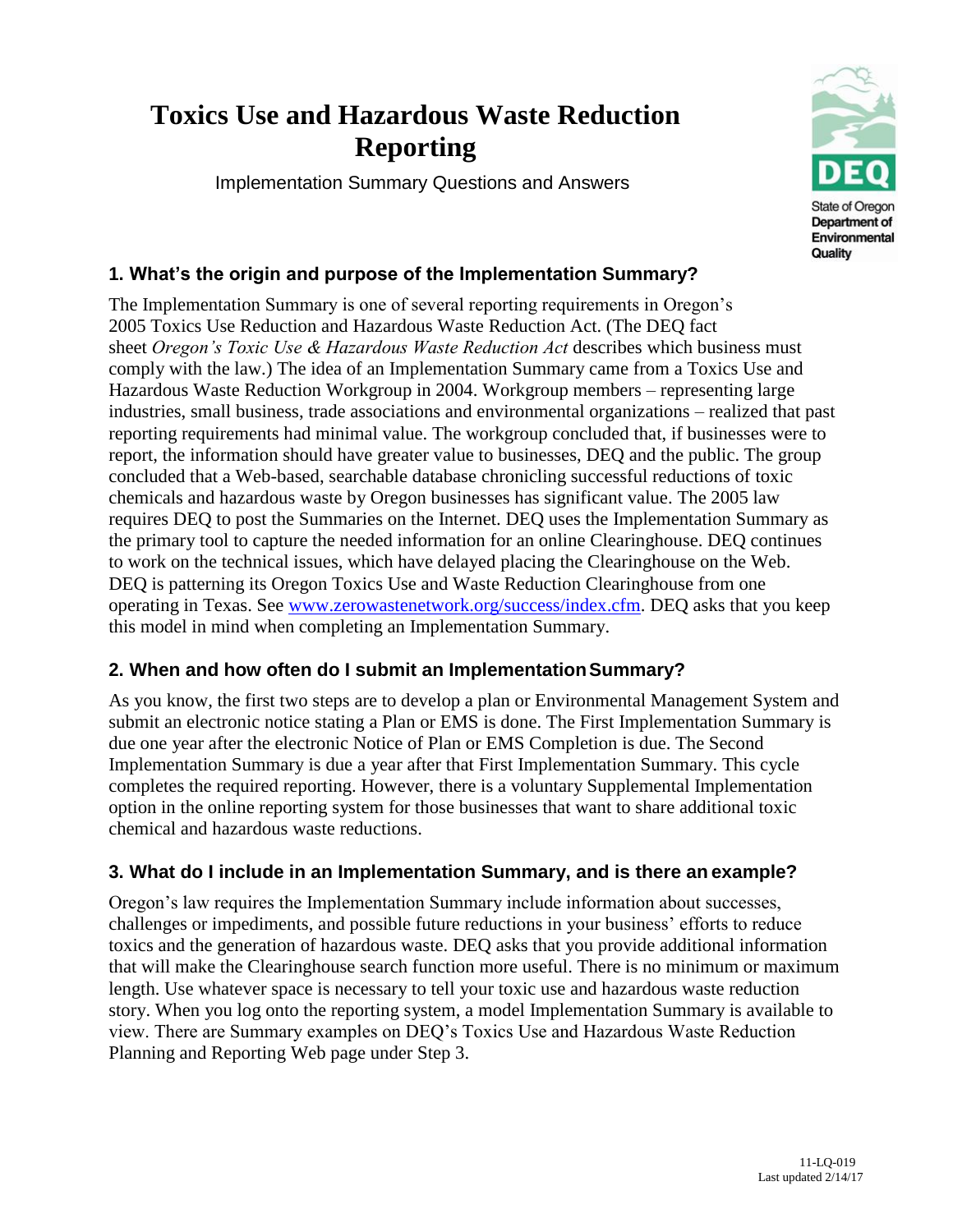# **4. Where do I go to create and submit an Implementation Summary?**

DEQ's Toxics Use and Hazardous Waste Reduction Planning and Reporting Web page provides a link to the TUHWR reporting system. DEQ's *TUHWR Reporting Guide Sheet: Implementation Summary* is the best reference document for completing and submitting the online Implementation Summary. **Note:** Only businesses with a DEQ-provided personal identification number (PIN) can log on and use the reporting system, which allows you to access the Implementation Summary form.

# **5. Is there a special process to manage trade secrets or proprietary information?**

There's no special protocol for managing trade secrets or proprietary product or process information. The Implementation Summary is public record. This means businesses must carefully craft the Summary in a way that does not divulge proprietary information. There are several ways to describe a successful reduction of a toxic chemical or hazardous waste. If you need help articulating your successful reductions, challenges and future opportunities, contact one of DEQ's technical assistance providers using the link on the main TUHWR Web page.

#### **6. What resources do I need to complete the Implementation Summary?**

Several resources are available. Some of the most helpful may include: old business records, such as Toxic Use and Hazardous Waste Reduction plans; product ordering forms; and DEQ hazardous waste reporting forms. More current resources that may help are employee knowledge, material safety data sheets, product labels, manufacturers' information and current records for products and waste management.

#### **7. What happens to the Implementation Summary once submitted?**

Each Implementation Summary goes through a three-step process by DEQ staff: 1) Review the summary for completeness and accuracy; 2) Compare like Summaries for future reduction opportunities for a chemical, waste or in a particular sector; and 3) Share Summaries that have reduction opportunities with DEQ regional technical assistance staff to further help businesses reduce their toxics and hazardous wastes. A part of continuous improvement, DEQ still will also use submitted Summaries as learning tools to make changes, leading to a better reporting system.

# **8. What happens if a business submits an inadequate Implementation Summary?**

DEQ technical assistance staff will contact a business directly to help resolve issues over an inadequate or incomplete Summary. The business will need to amend the Summary using procedures described under Question 9 below. If the business fails to amend the summary, DEQ may refer the business to a hazardous waste inspector for further review, but will use this avenue only as a last resort. For an overview about penalties under the law, refer to the DEQ fact sheet *Oregon's Toxics Use and Hazardous Waste Reduction Act.*